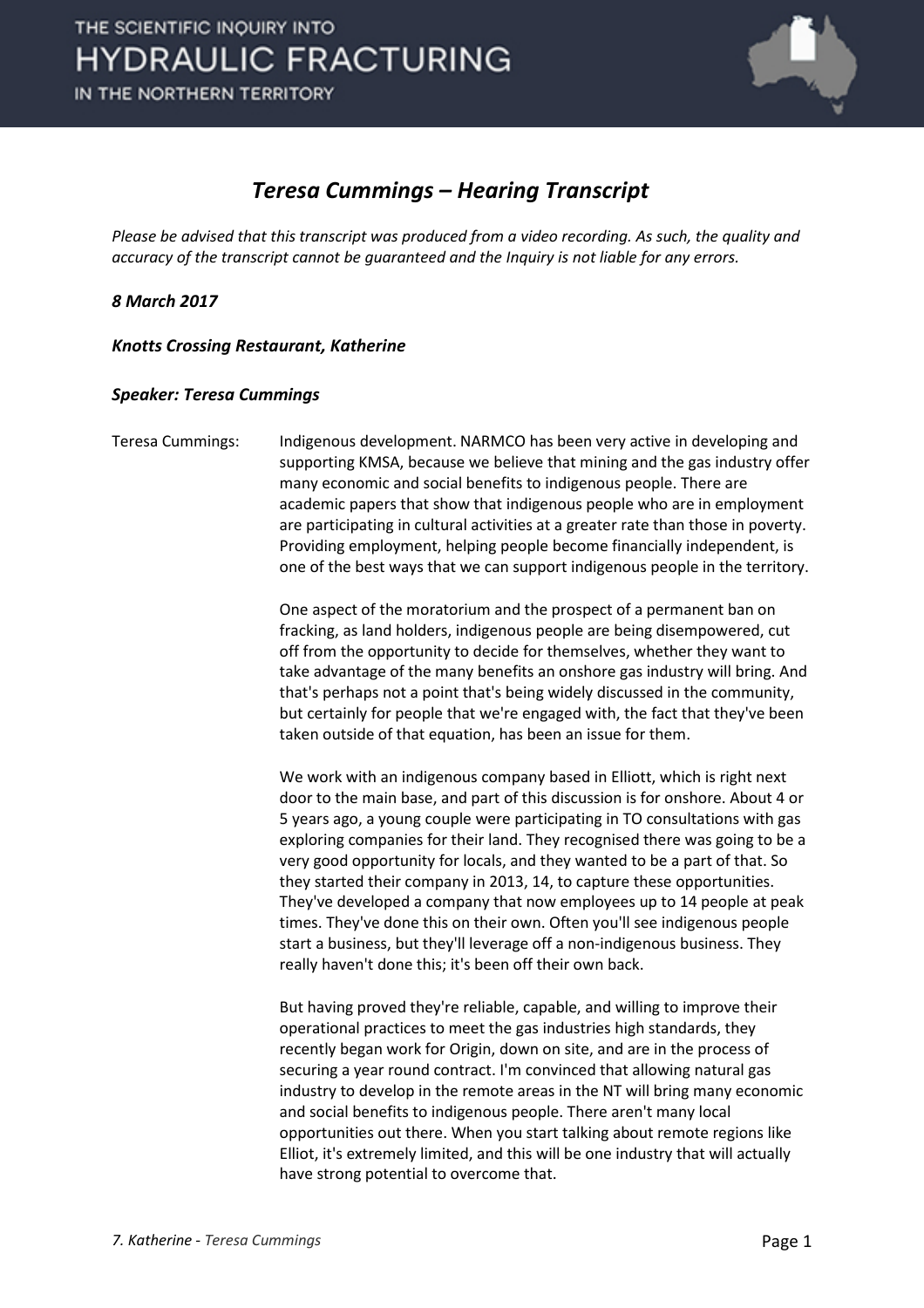IN THE NORTHERN TERRITORY

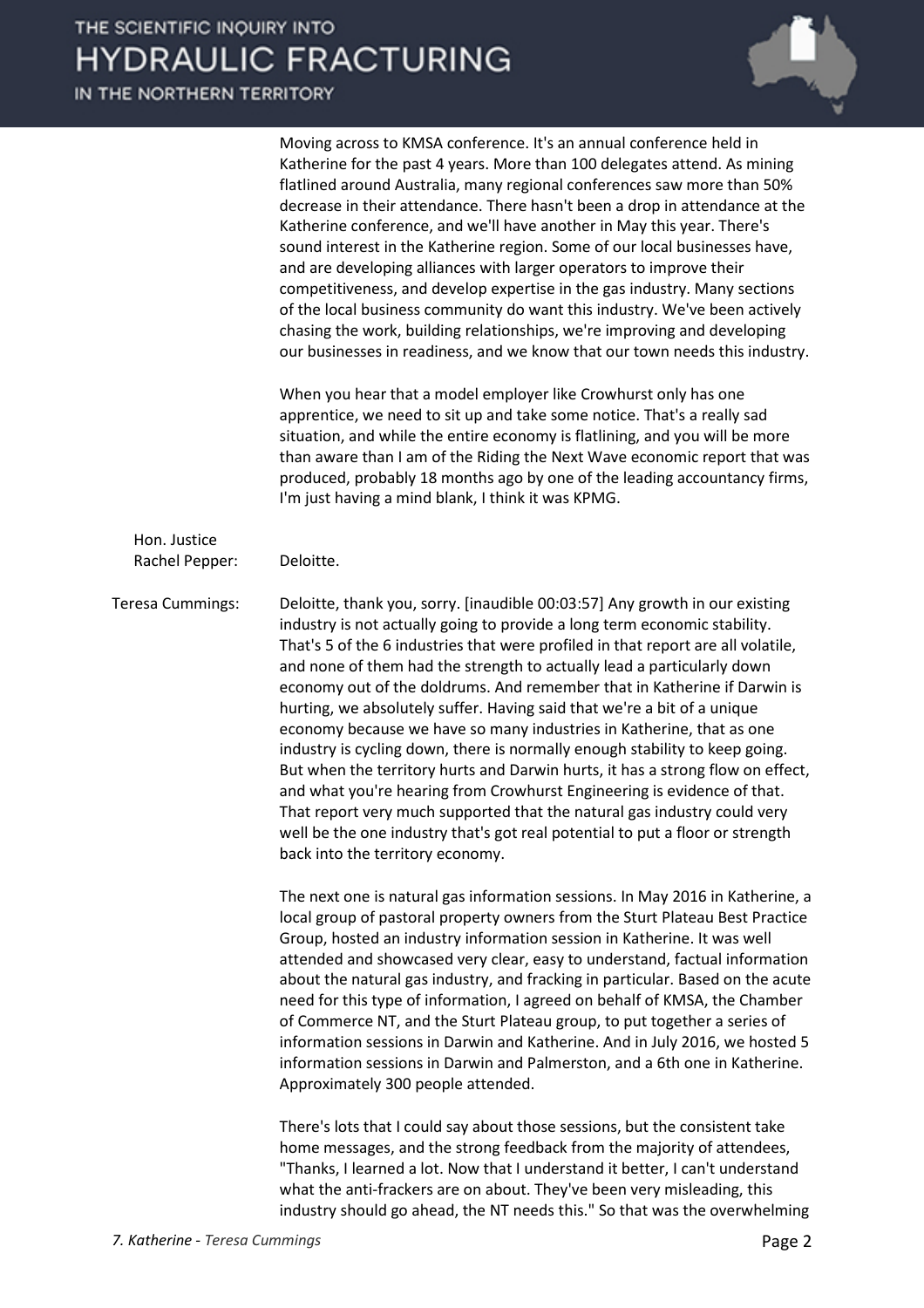

comments, feedback, some of that in emails that came through. But it was very much about, "Gee we didn't understand this, the stuff that we've learned in a public arena with all the hysteria, is nothing like what we've just seen here factually, and now that we understand this, we don't see any real risks", was the type of messages.

Katherine community is being intimated, or is feeling intimidated. There are many Katherine businesses who rely on local custom and need as much business as they can to achieve financial viability and to survive. They're very reticent to speak up publicly in support of fracking or even speak up neutrally in support of fracking. They are feeling very intimidated, there has been some very vocal people, there has been some personal attacks, and so coming out in support of natural gas industry is not a safe thing to do if you're in business.

As the anti-fracking movement is so vocal, it is well researched, we also quickly heard Annette's comments before that she was sort of feeling that she was getting some personal attacks on the other side. There are people who are supporting fracking who have also been personally attacked, but the spreading of misinformation, a lot of people in the community have got to a point where they just want to stay away from it. So even if you attempted to run some sort of survey, they would not participate at all. There's been too much kerfuffle, and they just don't want to be part of it.

Now this obviously places a challenge for politicians, community leaders, and yourselves, in a fairly difficult position. The anti-fracking movement will have you believe they speak on behalf of the whole community. In my role as a KMSA member, in my role as indigenous business development, as a business operator, and a general member of this community, and having hosted some natural gas information sessions, I'm comfortable this perception is unbalanced. There is a level of support for the natural gas industry. There are people in business community, employees and job seekers who want this industry to go ahead. But they don't want to come out and publicly say it, because to do so risks being confronted or targeted, or in some way made to feel very uncomfortable about that position.

When you've just heard Annette say that there's a thousand people in support of anti-fracking in the Katherine region, there's over 9 thousand people locally, and the greater regions holds up to about 17 to 18 thousand people. So a thousand may be fine, but it's not a clear indication, but as I said, it's a challenge to get a clear indication because so many people just will not reveal their hand publicly.

Regulatory framework. It's understood that resourcing an NT mining industry historically has been under resourced. We have legacy mine issues, we perhaps have a bit of loss of faith in the regulatory environment. But we know that, and clearly can learn from that. There does need to be a strong regulatory team involved, if this industry can go ahead. I would say that that team or part of that team is mandated to be based in Katherine. And that's in part because they're very close to the action. The majority of mining activity doesn't happen in and around Katherine, you've got to travel a long way before you come to your first mine. And whilst it might be that for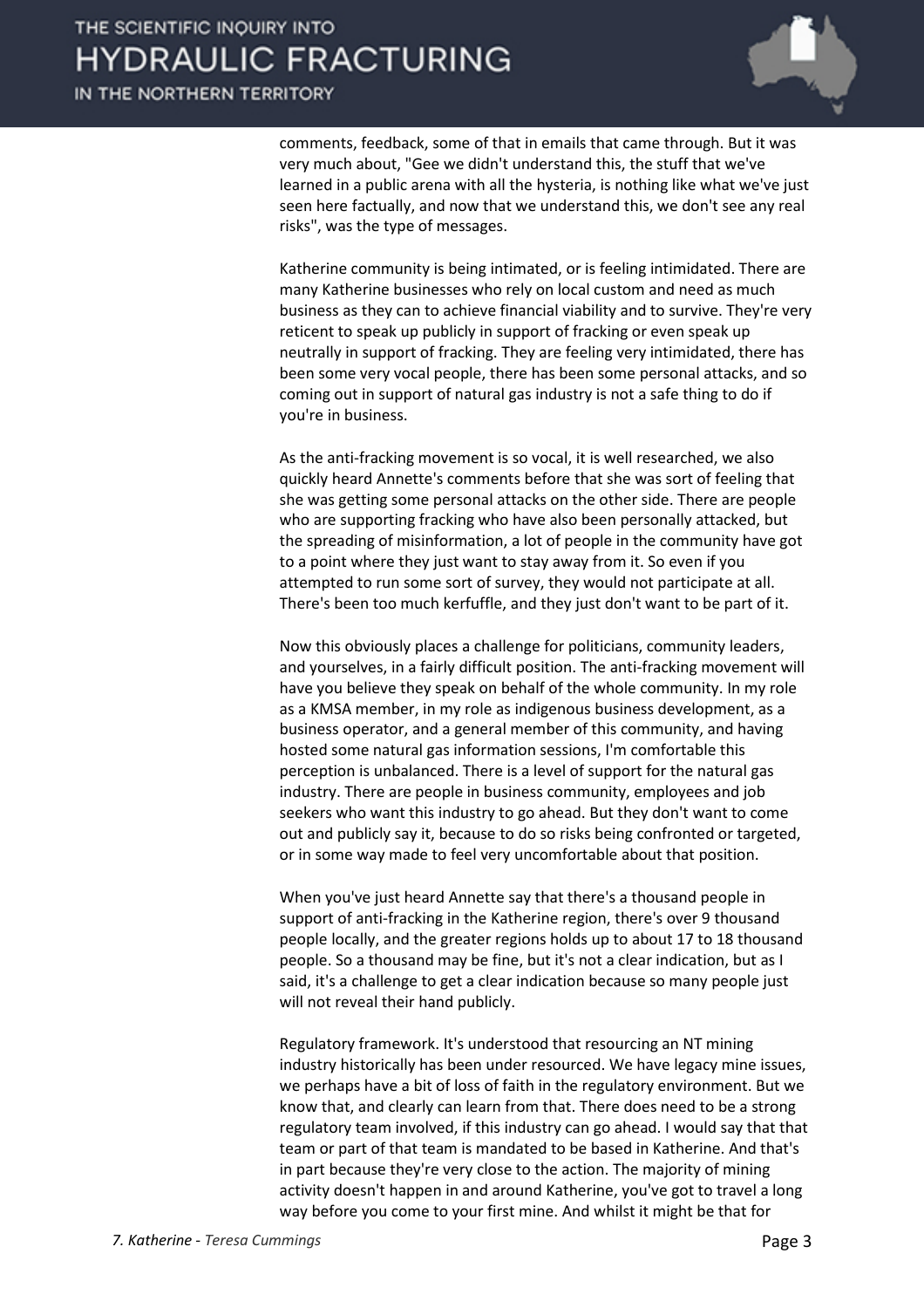

public servants and so forth, that living in the capital city is attractive, the reality is that you're doing a job that's out bush, you need to be close to the source.

The other reason for mandating that a team be based in Katherine, is that there will be locals who will be employed. If a local, be it a business service provider or an employee, becomes aware that there is some untoward practice, or some short-cutting going on, they'll have the ability to get that message back to the regulator. Often in a back yard barbecue, off the record, but get that message through. But when those public servants or regulators are travelling by car down the highway, they're not engaging, they're not accessible, they'll miss a lot of that information. But also, by living here and socialising here, a lot of recreational actives, they'll get to know their region much better, they'll get to know the climate, the terrain, what the landscape can cope with, and I think make a much better placed to be a lot more vigilant in their reviews of practices.

I've mentioned under resourcing, and that in reality has been a finance issue, as well as perhaps a bit of a society attitude issue that we're starting to understand that it does need to be better resourced. There should be sufficient royalties funded from this industry that could support a well funded regulatory team. So when a government is getting an independent income stream like this, there is no reason why, again it can't be mandated, that some of those royalties would support a regulatory team, which leaves government with very little excuse to say gee we can't afford it.

High standards. Our company is working closely, this is the company in Elliot, who've been offered a contract by Origin Energy. And reiterating what Geoff Crowhurst said this morning, this company, indigenous company in Elliot, have been put through a very rigorous process to pre-qualify as a contractor. The gas company has been very helpful in supporting them to qualify, but they have not lowered their standards, and they've been quite thorough. Similarly the industry is hosting and paying for drill site induction courses. It's mandatory that you have to have done this course before you can enter on to the drill sites. I understand there's another round of training on offer.

So what we're seeing is an industry and, sorry, I should say that when I did the information sessions, I spent a lot of time with Pangaea team and some local contractors who benefited and had been well engaged with Pangaea. It's clear these companies are willing to engage on a local level. They are willing to help companies get up to speed. They are providing training and in this case they'll provide some equipment to this local company to make sure that they have the safety equipment that's required. So there doesn't appear to be any short-cutting, there isn't any lowering of standards for indigenous people, which is always encouraging.

FIFO. The NT cattle industry relies very heavily on gap year students and backpackers to fund their core labour needs, particularly for low skill roles. They also rely heavily on contract service providers who typically can only provide casual, often sporadic employment for their workers. Similarly the NT tourism industry is seasonal and relies heavily on backpackers to meet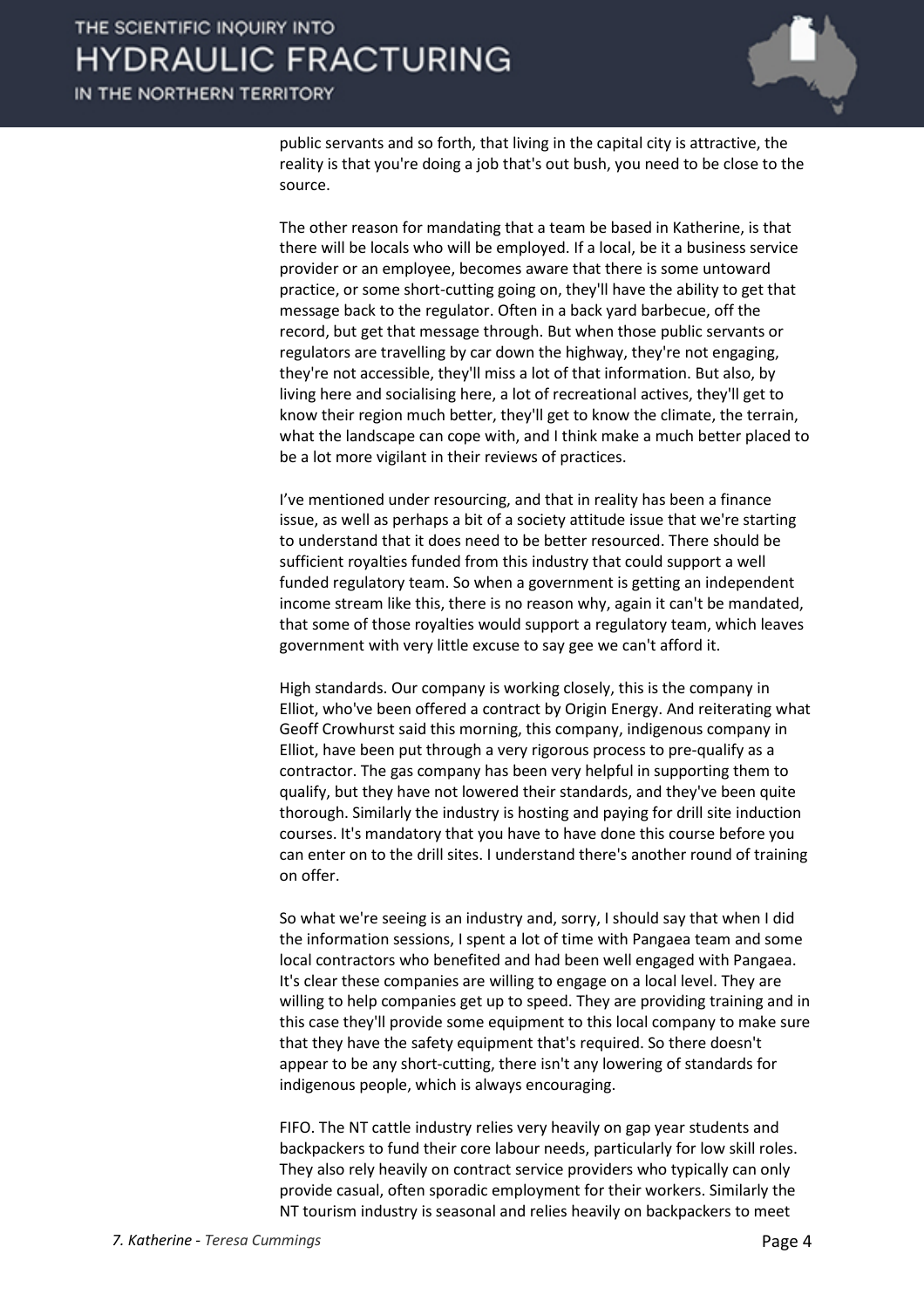IN THE NORTHERN TERRITORY



their labour needs. The NT horticulture industry is the same story. With some of their labour being imported into the region more recently, seeing groups of Samoans, Indonesians, Taiwanese workers, is becoming quite common in Katherine. The high use of non-local labour each year in our local industries is a form of FIFO. As a community, it's accepted practice. We don't really even question it anymore.

All of these industries can do much more to engage and develop a local workforce, particularly an indigenous workforce, but for a range of reasons they don't and some of that is because as a community, we've accepted that that's the status quo. But it's now interesting to see that we're placing a different standard of tolerance on the natural gas industry, making FIFO a big issue, when it's been going on in our local industries year after year.

Economic development. The exploration activity to date as seen, as I've already mentioned, seen a range of local businesses being engaged, both in Katherine, Mataranka, and other areas. Transport operators, civil construction operators, environmental companies, accommodation hospitality providers, engineers, and many more types of businesses have already benefited. There have been indigenous people and businesses engaged already, and that a small local indigenous company is now being engaged to undertake work on a fortnightly basis for the next year or so, is a good sign of better things to come.

Some of you are more qualified than I am to understand that access to affordable industry is a significant driver of almost every other industry in the Northern Territory. If a lot of our existing industries could get access to affordable, natural clean energy, their ability to develop and expand is quite considerable. I'm not as well versed to talk about that today, but it's quite interesting. I can't pull figures off the top of my head unfortunately, but there are reports that will show that potential growth in some of our existing industries, including the tourism industry, but particularly the mining industry and some of our manufacturing industries, if they can get affordable gas, we'll see the territory develop quite significantly.

I've already mentioned the seasonal nature of some of the local industries. This creates economic instability; it makes it difficult for many employees to remain in the industry long term. There are limited opportunities to follow a stable career path and progress through the ranks. When you're laid off each year and put back on again to the same position, it makes it pretty challenging.

The natural gas will be a relatively stable industry, operating all year around. Reliable industry forecasts show this industry has a 30 to 60 year life. In reality as technology and industry practices improve, like the existing mining industry where we're going back and reworking brown sites, there's potential that this life could be extended.

The other one that I just want to talk about was the high standards that I've already mentioned, but chemical use. Very few chemicals are benign. I've seen acid from rotting bananas etch into concrete, and yet we feed bananas to babies. However, when you review the chemicals being used and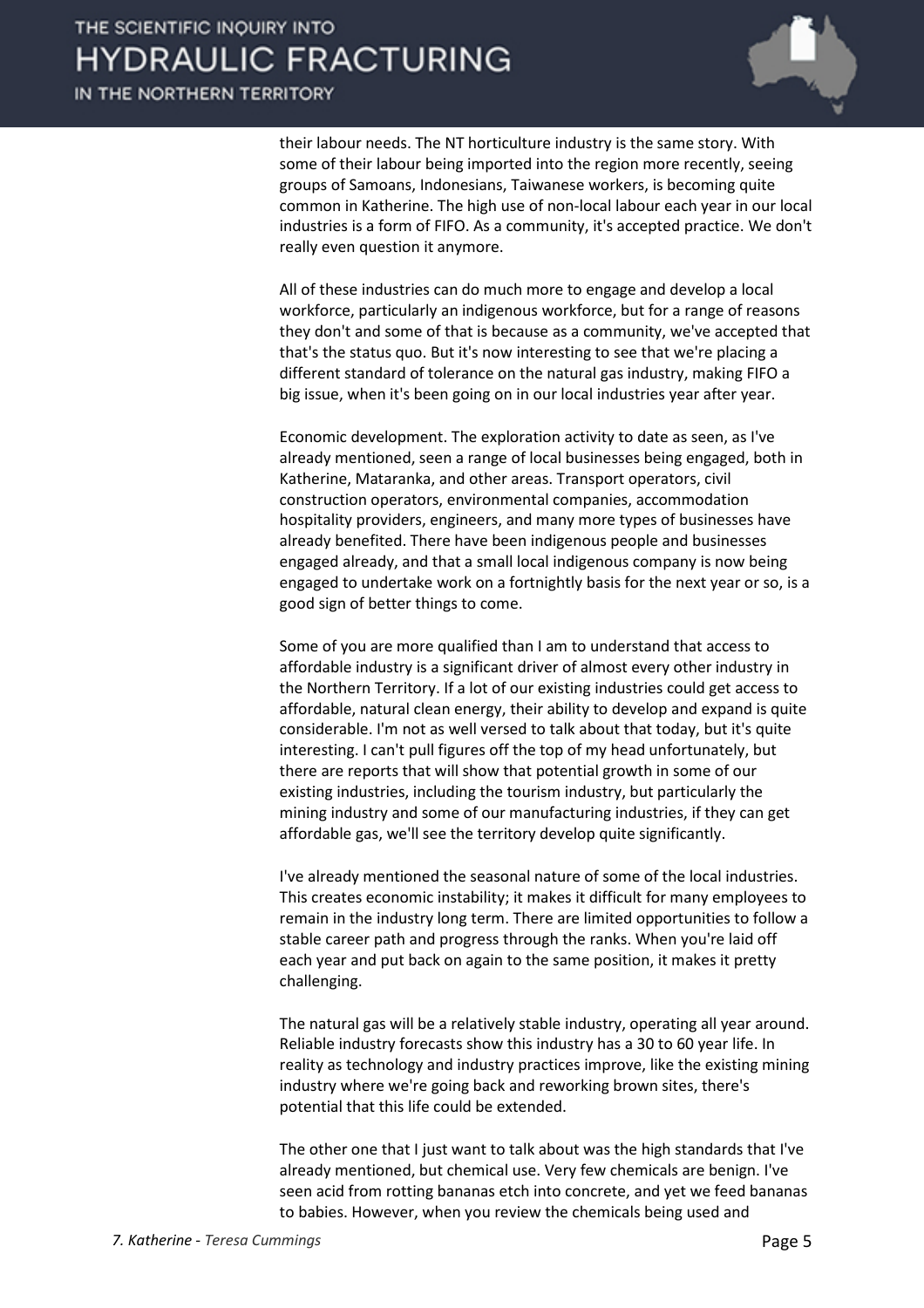

proposed for use for hydraulic fracturing, for example, those that Origin have published, there doesn't appear to be any chemicals that present an intolerable risk. In Australia we have will to find and regularity processes for transporting, using, storing, and disposing of chemicals.

Also the dilution rates are such that it's difficult to imagine how any chemical used in a fracking solution would cause irreparable damage to a large water table. In any fracking mixture, total chemicals make up between 1 to 3 percent of the total volume of fluid. Chlorine is highly toxic and will send you to a hospital if mishandled. Again diluted, we let babies swim in it. The volumes of water that are being discussed in our water tables, and the annual flows, would suggest that it's, as I said, it's difficult to imagine that there would be irreparable damage.

I'm aware that there's risks that there may be toxic chemicals in the rocks below the surface. When brought up to the surface, the fluid mixture will be captured and lined in bung ponds. The fluids will be analysed, treated on site if practical to do so, and if not the fluids transported to and accredited, regulated water cleaning facility, and again Geoff mentioned that. For these reasons I'm quite comfortable, and when we go out and talk with our indigenous clients and share this information with them, we're quite comfortable that the chemical handling regulations and industry practices in Australia are entrenched enough to address any potential risks that might apply to chemical usage in this industry.

Hon. Justice Rachel Pepper: Thank you very much Miss Cummings. I noticed you were reading from a document, are you willing to provide that document to the inquiry? Thank you that would be good. If you could do it electronically, wonderful. If not, if you could just provide the hard copy to any of those people there then we can get that distributed to the panel and it will get published on the website. Thank you.

> You raised a number of issues, I have no doubt there are a number of questions so I'll just open it up to the panel now. Dr. Andersen

- Dr. Alan Andersen: Thanks Mrs. Cummings. I've got a question about one particular issue that's been raised with us that goes beyond what happens in a well, in a fracking. But the issue of the industrialisation of the landscape and how the NT has got these iconic outback wilderness values, and that's what people here love dearly, what attracts people from overseas, tourists, and the fear that the development of the industry could seriously impact on that. What are your thoughts about that?
- Teresa Cummings: If we look at the Beetaloo Basin area, in reality most of that country is inaccessible, particularly to tourists. For part of the year some of those roads are inaccessible, the Barkly Stock Route for example. You've got to get well off the beaten track and even if you do, you often wouldn't get to see this stuff. In a sense of where it's close to the road, I think you can run parallel campaigns that this is a well regulated industry, it is safe, that it is coexisting well with the pastoral industry. So any tourism messages could be well crafted to support this industry.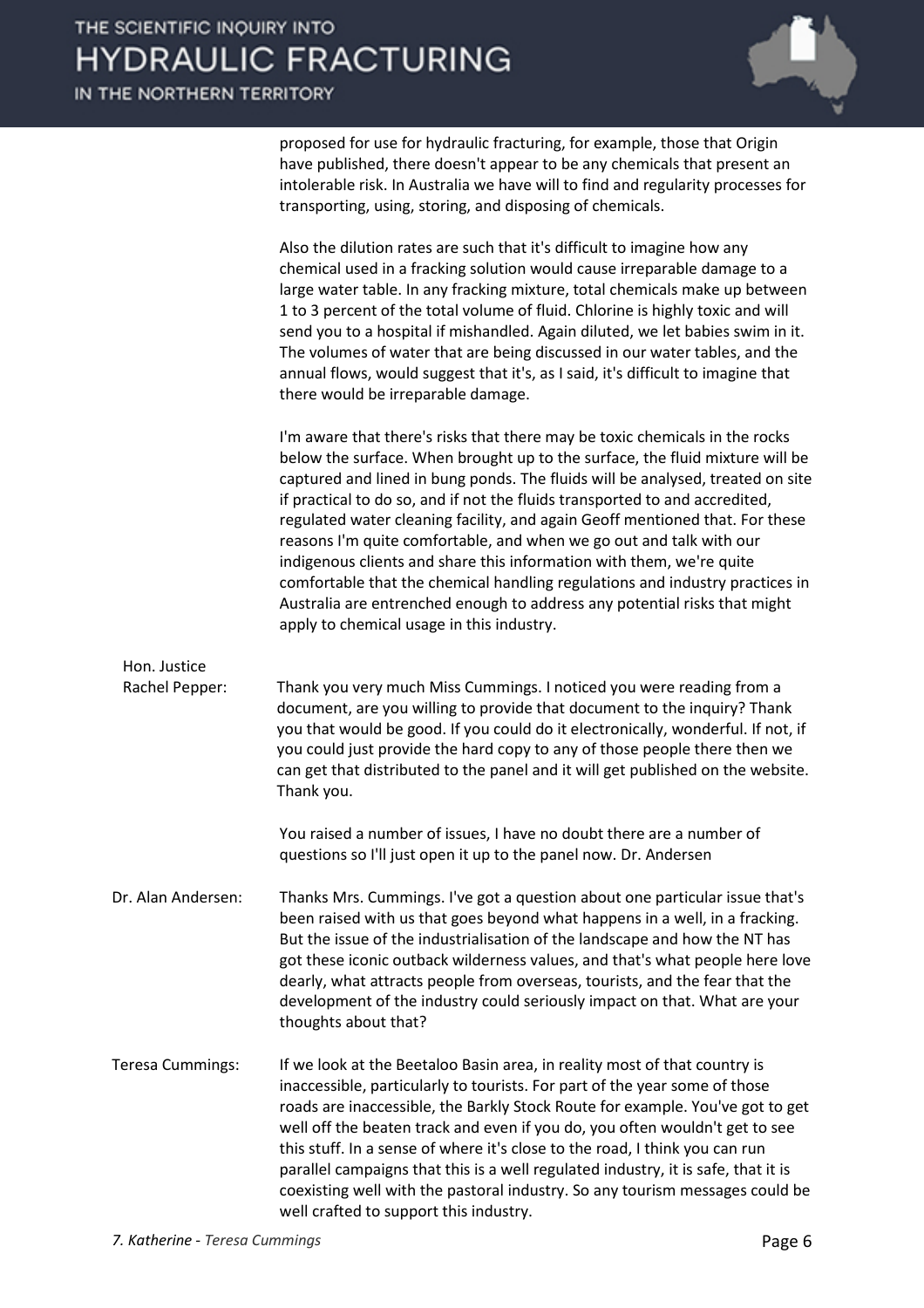IN THE NORTHERN TERRITORY

|                         | When you talk about industrialisation, a well pad of 200 odd metres, a<br>square slab of cement, with a small well head on it, I don't see it's going to<br>create a blight on the horizon, so to speak. In fact, wind turbines would<br>create a greater blight. Obviously in Denmark in 2000 they were gearing<br>very heavily, in fact there was quite a community discussion about<br>horizontal pollution of wind turbines. So I don't see that gas turbines, gas<br>pipelines again are typically buried out of sight so the supporting<br>infrastructure won't be that visible. A 200 metre pad every 4 kilometres, I<br>don't see is going to create a great pollution.                                                                                                                                                                                                                                                                                                                           |
|-------------------------|-----------------------------------------------------------------------------------------------------------------------------------------------------------------------------------------------------------------------------------------------------------------------------------------------------------------------------------------------------------------------------------------------------------------------------------------------------------------------------------------------------------------------------------------------------------------------------------------------------------------------------------------------------------------------------------------------------------------------------------------------------------------------------------------------------------------------------------------------------------------------------------------------------------------------------------------------------------------------------------------------------------|
| Dr. Vaughan Beck:       | You mentioned that when you go and explain to indigenous communities,<br>that they are generally accepting of the proposal for hydraulic fracturing.<br>Can you just give the panel an outline of what information that you are<br>sharing with those communities, and what other sources, if any information<br>they're getting from other sources?                                                                                                                                                                                                                                                                                                                                                                                                                                                                                                                                                                                                                                                      |
| <b>Teresa Cummings:</b> | Working it backwards, the anti-fracking movement has been very thorough<br>in accessing indigenous communities, and well infiltrated with information.<br>And a lot of that we consider to be misinformation. So we're actually finding<br>ourselves coming along behind, and having to undo that and provide what<br>we consider to be factual information. A lot of the information we're<br>providing has come from the public presentations that we've attended.<br>When I talk about the natural gas information sessions that we held in<br>Darwin and in Katherine, a lot of the information is that type of information.<br>So this is how a drilling occurs, this is how the well is capped, this is the well<br>head, this is what horizontal drilling means, this is what's going on<br>underground, this is the hard level of rock that is in the Beetaloo Basin is<br>pretty much impermeable. It's just very difficult to imagine that anything<br>can come to the surface outside of that. |
|                         | We explained about how the chemicals are managed. The water coming up<br>is captured in lined ponds. It's assessed, it's carted away, it's pretty much<br>what I've spoken about. But in terms of pictures and diagrams, we're pretty<br>much basing that off public information that has sort of been provided by<br>the industry.                                                                                                                                                                                                                                                                                                                                                                                                                                                                                                                                                                                                                                                                       |
| Dr. Vaughan Beck:       | And just a follow up, in terms of indigenous communities, presumably that's,<br>I think, did you mention around Elliot?                                                                                                                                                                                                                                                                                                                                                                                                                                                                                                                                                                                                                                                                                                                                                                                                                                                                                   |
| <b>Teresa Cummings:</b> | Yeah.                                                                                                                                                                                                                                                                                                                                                                                                                                                                                                                                                                                                                                                                                                                                                                                                                                                                                                                                                                                                     |
| Dr. Vaughan Beck:       | So is that the focus where you have been engaging with indigenous<br>communities?                                                                                                                                                                                                                                                                                                                                                                                                                                                                                                                                                                                                                                                                                                                                                                                                                                                                                                                         |
| <b>Teresa Cummings:</b> | Mainly, I'll say the North Barkly region because it's not just Elliot, we've got<br>some other clients in and around that area and they are, some of those are<br>clients extending down now to the gas pipeline, which is sort of creating<br>another issue. They want development but finding the free lawyers to<br>support their claims are backing an anti, no frack gas down the pipeline. So<br>some of the groups are quite confused. They perhaps haven't, their<br>perception is that they haven't been well represented or their needs haven't<br>been listened to by the land councils. They've cast around, found some                                                                                                                                                                                                                                                                                                                                                                       |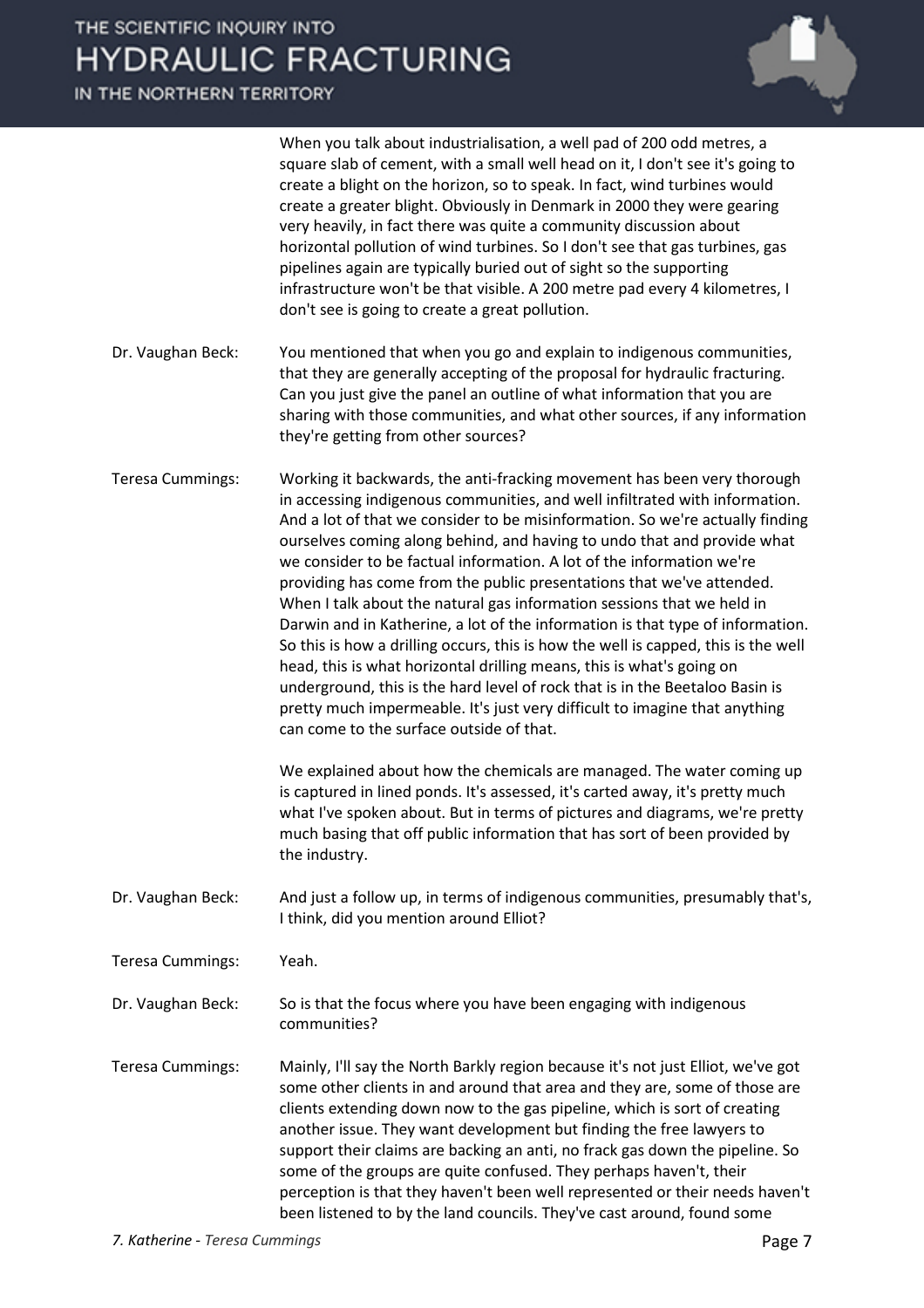

lawyers to support them, but haven't perhaps understood that some of those lawyer are come with a caveat that there's an anti-fracking message in those negotiations, which is trying to take the view that no frack gas will be allowed down that pipeline.

So we're working with some clients who are going, "We didn't quite realise that. We've taken the legal support, we're needing that, but perhaps we actually weren't that concerned about fracking", but now finding themselves in a bit of a dilemma, perhaps.

Because the anti-fracking message has been so strong, we certainly have to have some pretty solid conversations to turn people's perceptions around. The other aspect is that there is a lot of guilt being placed on indigenous people. "You're being a bad person if you allow this, and you're harming your children." So even when you're proving factual information, diagrams, and scientific information, it's pretty hard to challenge that emotive guilt stuff that's being laid on people.

- Dr. Vaughan Beck: But you say I think that you've been able to turn some communities around, even with that presumably starting point of guilt.
- Teresa Cummings: Not communities, individuals within the communities who are looking at the economic development opportunities. In some cases they've worked in the mining industry so they already have in other places have come back to their local community. So they have an understanding and if they've sort of been working in and around civil construction, drilling, mining, then it's a lot easier to build on the knowledge.
- Dr. Vaughan Beck: Yes, thank you.
	- Hon. Justice

Rachel Pepper: I was concerned about the speaker before you who talked about having experienced themselves intimidation, and I was also concerned about what you said about on the other side I guess, that there are business owners or individuals who have also experienced intimidation and now don't want to speak up. Have you got any suggestions on how we capture those views?

Teresa Cummings: As in the silent people?

Hon. Justice Rachel Pepper: Yeah. The panel would be very interested on how we can better get across the board representation no matter what the numbers ultimately look like.

Teresa Cummings: It's probably going to take somebody walking the streets and having quiet one on one conversations, the off the record stuff. Having said that, the Chamber of Commerce and Industry NT came on board. So, I'll backtrack. I initially in my role in KMSA, went to the NT business council and said, the group of pastoralists below [inaudible 00:27:12], and KMSA would like to run these information sessions, we would want to come to Darwin, does anybody want to get involved? And the Chamber of Commerce and Industry said yes, we are already seeing businesses damaged by this, and yes our members want to go ahead.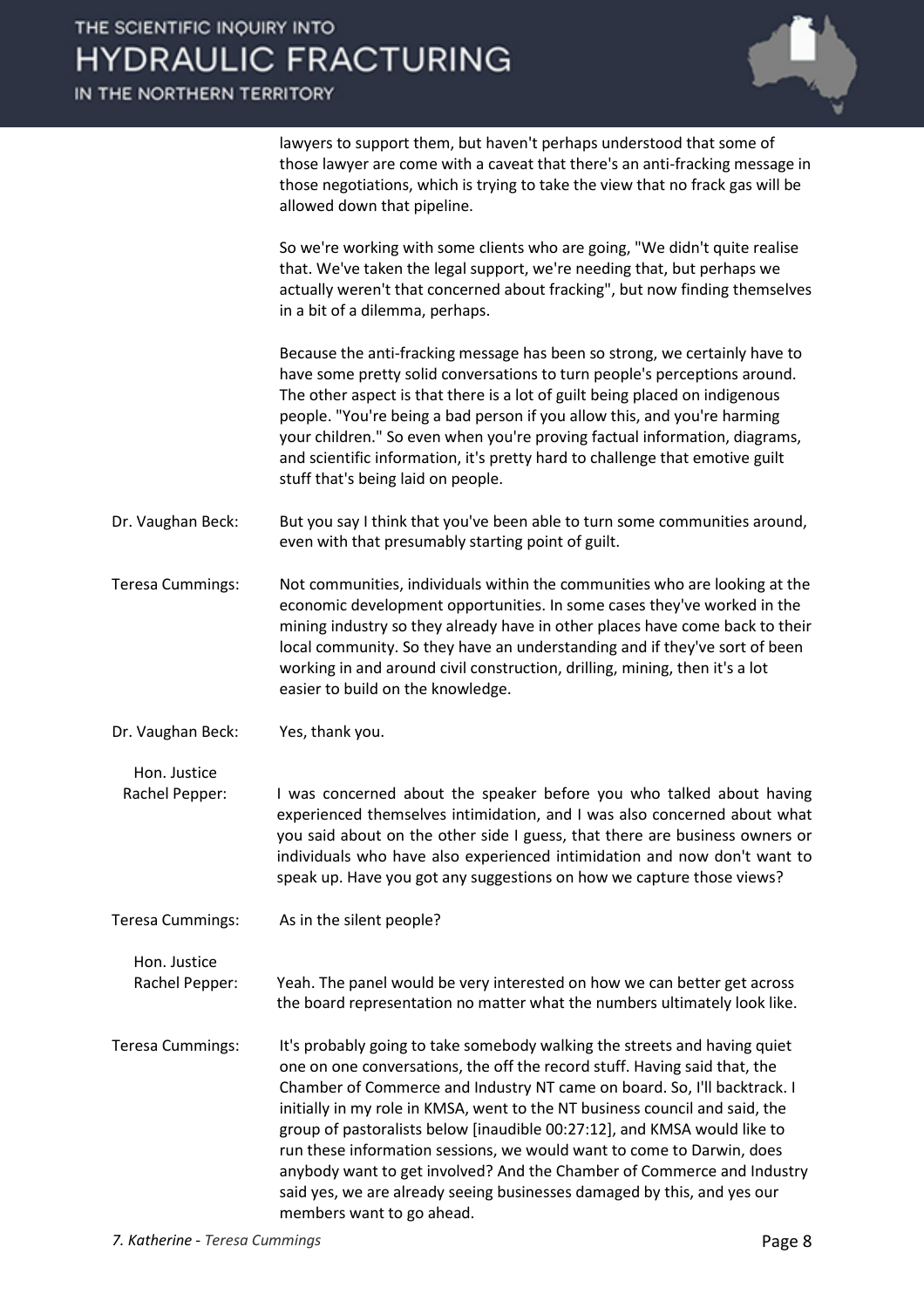